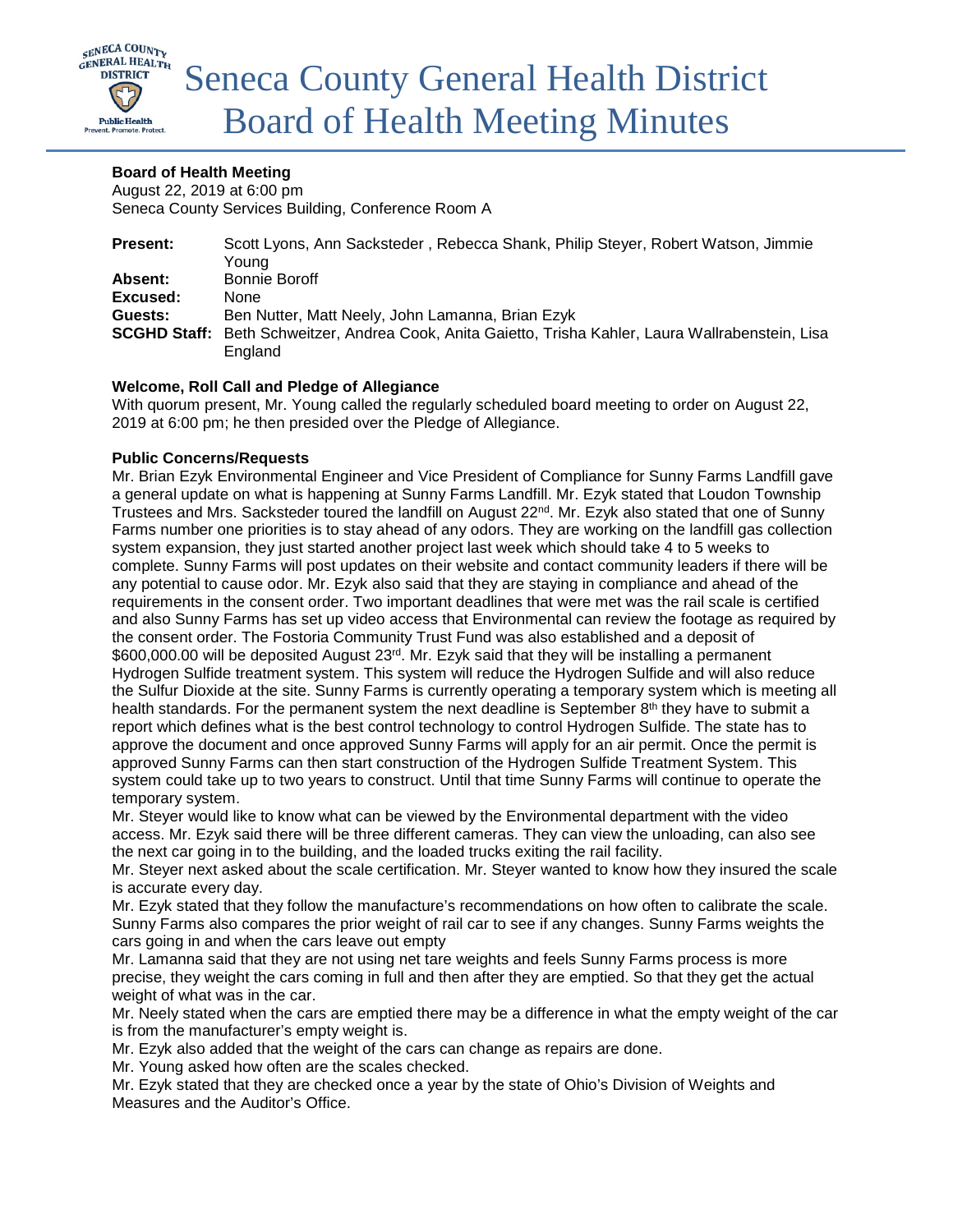Mr. Steyer wants to know what the manufacture's recommendations are for frequency of calibration for the scales.

Mr. Neely answers that the manufacture recommends once a year as well. Sunny Farms continues to monitor the weights of the cars.

Mr. Ezyk stated that the cars are weighed twice when loaded and twice empty, Sunny Farms always uses the highest loaded and the lowest empty weight which would result in more tons reported.

Mr. Steyer feels there should be something with a known weight that is used on a regular basis to check the scales.

Mr. Watson asked if the landfill is paid by the amount of weight of the waste they are receiving. Mr. Lamanna said they are confident with the scale system they bought and they believe it is the best out there. They are also comfortable with the state guidelines of getting the scale certified once a year. Mr. Nutter stated that the contracts are typically based per car not per ton, Sunny Farms needs to know what the tons are for reporting purposes. Mr. Lamanna added that the weight is important so they know to calculate how much they are putting in per car and also Sunny Farms has a daily permit limit so they want to know exactly what is coming into the landfill.

# **Public Health In-service**

None

# **Approval of Minutes**

Mr. Young requested a motion to approve the minutes from the July 25, 2019 regular meeting and the August 5, 2019 special meeting. Mr. Watson made a motion to approve the minutes from the July 25, 2019 regular meeting and the August 5, 2019 special meeting of the Board of Health. Mrs. Shank seconded the motion. The motion carried unanimously.

# **Sub Committee Report**

None

### **Financial Report**

The Monthly Financial Report for July 2019 shows revenue for the month of \$331,840.61 and revenue year to date of \$2,528,521.14. Expenses for the month were \$349,685.48 and year to date expenses totaled \$2,257,951.60.

Mr. Steyer asked about the sewer system and would like to know how long it typically takes to run the soil evaluation and design a system.

Mrs. Wallrabenstein said the time lines are long; they have been trying to shorten the time. We also try to wait until they have a few systems to design and install for the bid process. The companies who do the designs and installs also get very busy.

Mr. Young requested approval of the Monthly Financial Report for July 2019. Mrs. Sacksteder made a motion to approve the Monthly Financial Report for July 2019. Mr. Steyer seconded the motion. The motion carried upon roll call vote. Mr. Lyons – Yes. Mrs. Sacksteder – Yes. Mrs. Shank – Yes. Mr. Steyer – Yes. Mr. Watson – Yes. Mr. Young – Yes.

# **Expenditures**

Mr. Young requested approval of the previous month's expenditures. Mr. Steyer made a motion to approve the expenditures as presented. Mrs. Sacksteder seconded the motion. The motion carried upon roll call vote. Mr. Lyons – Yes. Mrs. Sacksteder – Yes. Mrs. Shank – Yes. Mr. Steyer – Yes. Mr. Watson – Yes. Mr. Young – Yes.

### **Out of County Meetings/Travel**

Mr. Young requested a motion to approve Out of County Meetings and Travel requests provided in board packets. Mr. Lyons made a motion to approve the Out of County Meetings and Travel. Mr. Watson seconded the motion. The motion carried upon roll call vote. Mr. Lyons – Yes. Mrs. Sacksteder – Yes. Mrs. Shank – Yes. Mr. Steyer – Yes. Mr. Watson – Yes. Mr. Young – Yes.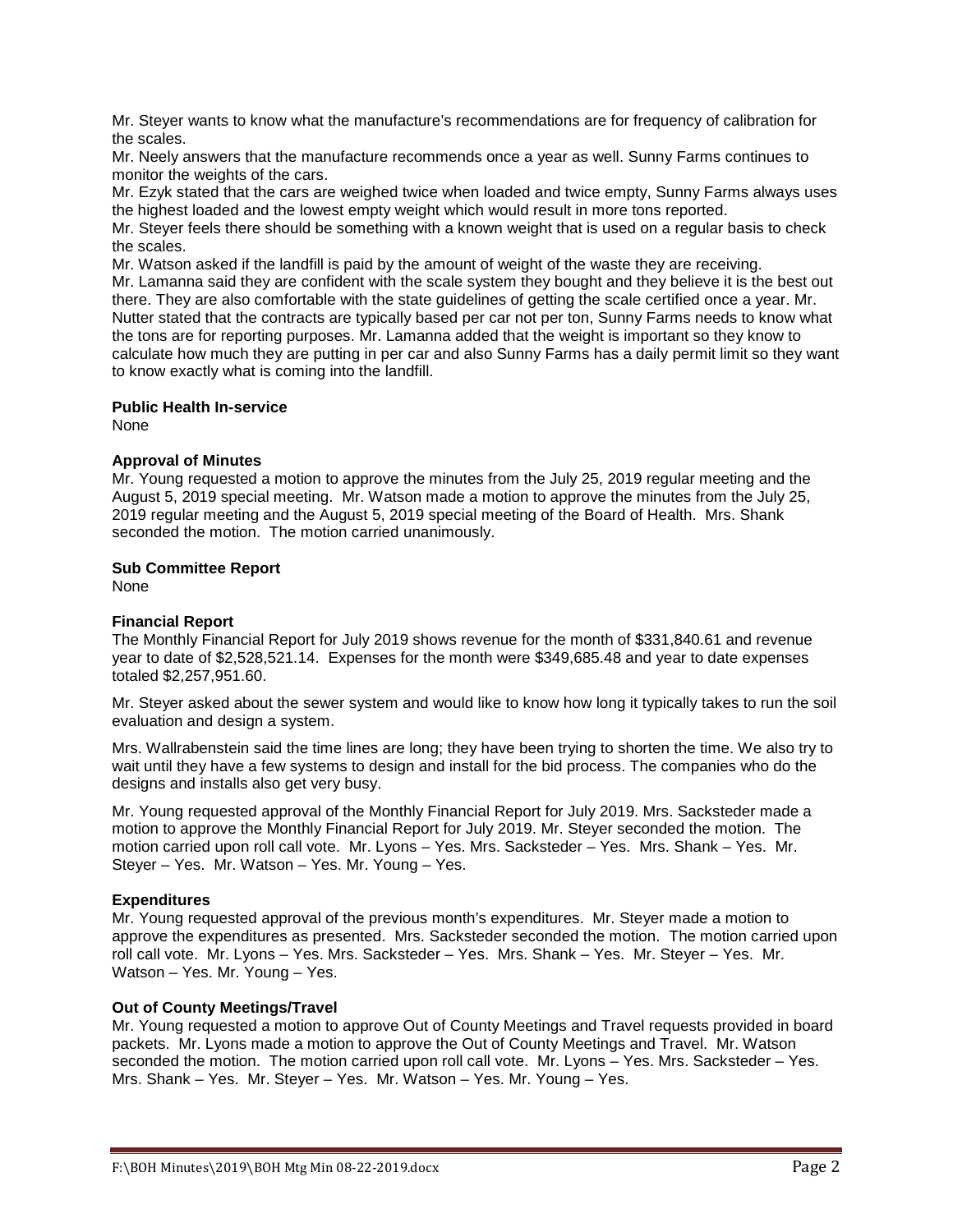# **Advances/Repayments/Transfers**

Mr. Young requested a motion to approve Advances, Repayments, and Transfer List provided in board packets. Mr. Watson made a motion to approve the Advances, Transfer List and Appropriations Transfer. Mr. Lyons seconded the motion. The motion carried upon roll call vote. Mr. Lyons – Yes. Mrs. Sacksteder – Yes. Mrs. Shank – Yes. Mr. Steyer – Yes. Mr. Watson – Yes. Mr. Young – Yes.

### **Supplements**

Mr. Young requested a motion to approve Supplements:

a. Fund 7069 Joint Solid Waste  $$3,760.00$ <br>b. Fund 7081 Senior Clinic  $$885.00$ b. Fund 7081 Senior Clinic c. Fund 7082 WIC Grant \$ 28,256.31 d. Fund 7164 Home Sewage Treatment Systems \$ 16,000.00

Mrs. Shank made a motion to approve Supplements. Mrs. Sacksteder seconded the motion. The motion carried upon roll call vote. Mr. Lyons – Yes. Mrs. Sacksteder – Yes. Mrs. Shank – Yes. Mr. Steyer – Yes. Mr. Watson – Yes. Mr. Young – Yes.

# **Contracts**

Mr. Young requested a motion to approve contracts:

- a. **Rescind:** Eco Village Apartments LLC, for infant mortality education or services and activities
- b. Geophyta, Inc., for home sewage treatment systems, soil evaluation and system design, (Holman property), 08/05/2019-10/18/2019, not to exceed \$2870.00 (payer)
- c. Geophyta, Inc., for home sewage treatment systems, soil evaluation and system design, (Dicken property), 08/05/2019-10/18/2019, not to exceed \$2870.00 (payer)
- d. Geophyta, Inc., for home sewage treatment systems, soil evaluation and system design, (Bogner property), 08/05/2019-10/18/2019, not to exceed \$2870.00 (payer)
- e. Geophyta, Inc., for home sewage treatment systems, soil evaluation and system design, (Johnson property), 08/05/2019-10/18/2019, not to exceed \$2870.00 (payer)
- f. Geophyta, Inc., for home sewage treatment systems, soil evaluation and system design, (Feehan property), 08/05/2019-10/18/2019, not to exceed \$2870.00 (payer)
- g. Geophyta, Inc., for home sewage treatment systems, soil evaluation and system design, (Miller property), 08/05/2019-10/18/2019, not to exceed \$2870.00 (payer)
- h. Geophyta, Inc., for home sewage treatment systems, soil evaluation and system design, (Mizen property), 08/05/2019-10/18/2019, not to exceed \$2870.00 (payer)
- i. Geophyta, Inc., for home sewage treatment systems, soil evaluation and system design, (Ruhlen property), 08/05/2019-10/18/2019, not to exceed \$2870.00 (payer)

Mrs. Sacksteder made a motion to approve the contracts. Mr. Lyons seconded the motion. The motion carried upon roll call vote Mr. Lyons – Yes. Mrs. Sacksteder – Yes. Mrs. Shank – Yes. Mr. Steyer – Yes. Mr. Watson – Yes. Mr. Young – Yes.

#### . **Resolutions**

Mr. Young requested a motion to approve Resolution:

- a. 2019.05R Hiring Full-Time –Health Educator Emily Eichhorn, effective 08/03/2019 – revised from 08/05/2019
- b. 2019.06 Purchase of Gift Cards for Baby and Me Tobacco Free Program

Mrs. Sacksteder made a motion to approve the Resolutions. Mr. Lyons seconded the motion. The motion carried upon roll call vote Mr. Lyons – Yes. Mrs. Sacksteder – Yes. Mrs. Shank – Yes. Mr. Steyer – Yes. Mr. Watson – Yes. Mr. Young – Yes.

### **Division Reports**

### **WIC**

Mr. Young turned the floor over to the Director of the WIC Division, Trisha Kahler, RD LD. Mrs. Kahler reviewed her report included in board member's packet: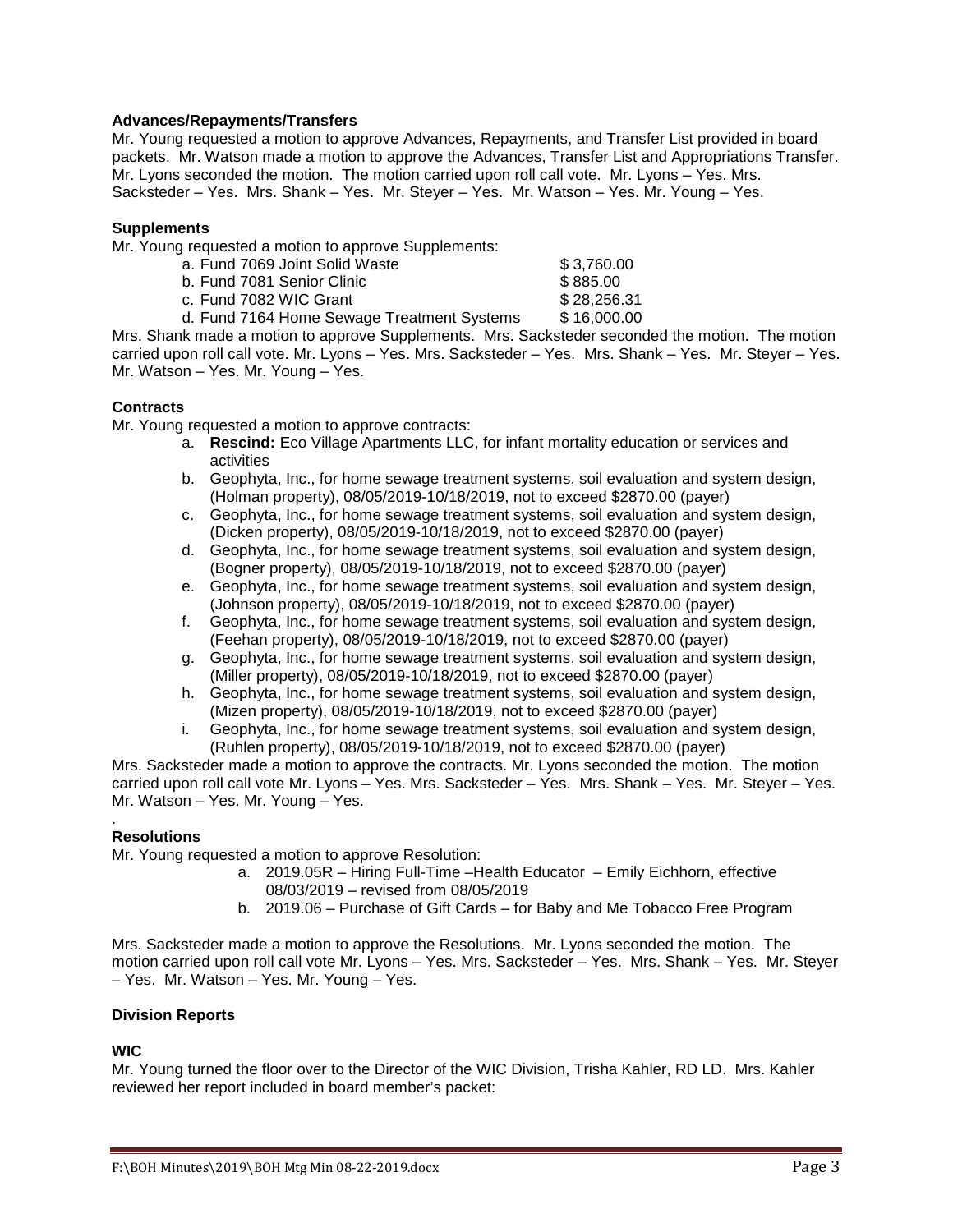**People:** Erika Handru, breastfeeding peer helper is working on completing on-line lactation courses to further her knowledge and skills with helping WIC participants.

**Service:** Farmers' Market Coupons are currently being distributed.

August is Breastfeeding Awareness Month. The 2019 theme is "*Empower Families, Support Breastfeeding".* This theme focuses on the importance of supporting all members of a breastfeeding family as well as working to advocate for breastfeeding supportive environments and communities. This year staff again participated in Tiffin Mercy Hospital Baby Fair to promote breastfeeding. State WIC provided staff t-shirts with the theme for staff to wear throughout the month as well as breastfeeding scarves to provide to moms who are trying to overcome the barrier of breastfeeding in public.

**Quality:** Staff has been evaluating the physical clinic environment and working on rearrangements and updates to improve the participants' experience.

**Fiscal:** We are finally in the process of purchasing computers.

Mr. Steyer asked if the WIC department talks to local employers about the mothers returning to work. Mrs. Kahler responded they have had employers come to them in the past and they also have information if the employer needs it. They can also provide letters or talk to an employer if the mother feels uncomfortable talking to her employer.

Mrs. Sacksteder also asked if WIC helps with pumps. Mrs. Kahler responded that insurance now covers pumps but if they can't get one through insurance, WIC does have pumps they can loan a mother.

# **Nursing**

Mr. Young turned the floor over to the Director of Nursing, Andrea Cook, BSN RN. Ms. Cook reviewed her report included in board member's packet:

# **People:** No issues

# **Quality:**

• Always striving to provide good, quality care and service.

# **Service:**

- Samantha Dible RN and Kate Doepker RN attended the Mercy Hospital Baby Fair and provided information on vaccinations, safe sleep education and smoking cessation during pregnancy. They shared a table with Amanda Zeigler who shared information on radon.
- We have been busy providing additional appointments for school vaccinations. Our Nursing Services clinics were extended 1-2 hours the week of August  $12<sup>th</sup>$ , three nurses were scheduled for each clinic and appointments were scheduled every 5 minutes. The clinics filled quickly.
- Information was sent to all the schools in Seneca County about Measles, along with a letter and fact sheet that could be given to parents.
- We continue to provide direct observation for medication administration, documentation, case management (lab work, incentives etc.), and education for a client with active TB.
- We continue to provide Hepatitis A education and vaccination monthly to CROSSWAEH, Rigel and the Jail for staff members and clients.
- Run for the Health of It 5k was held August  $10<sup>th</sup>$  and was a success. There were 81 participants and 21 volunteers.
- First shipment of flu vaccine to arrive the first week of September 2019. We will have 1130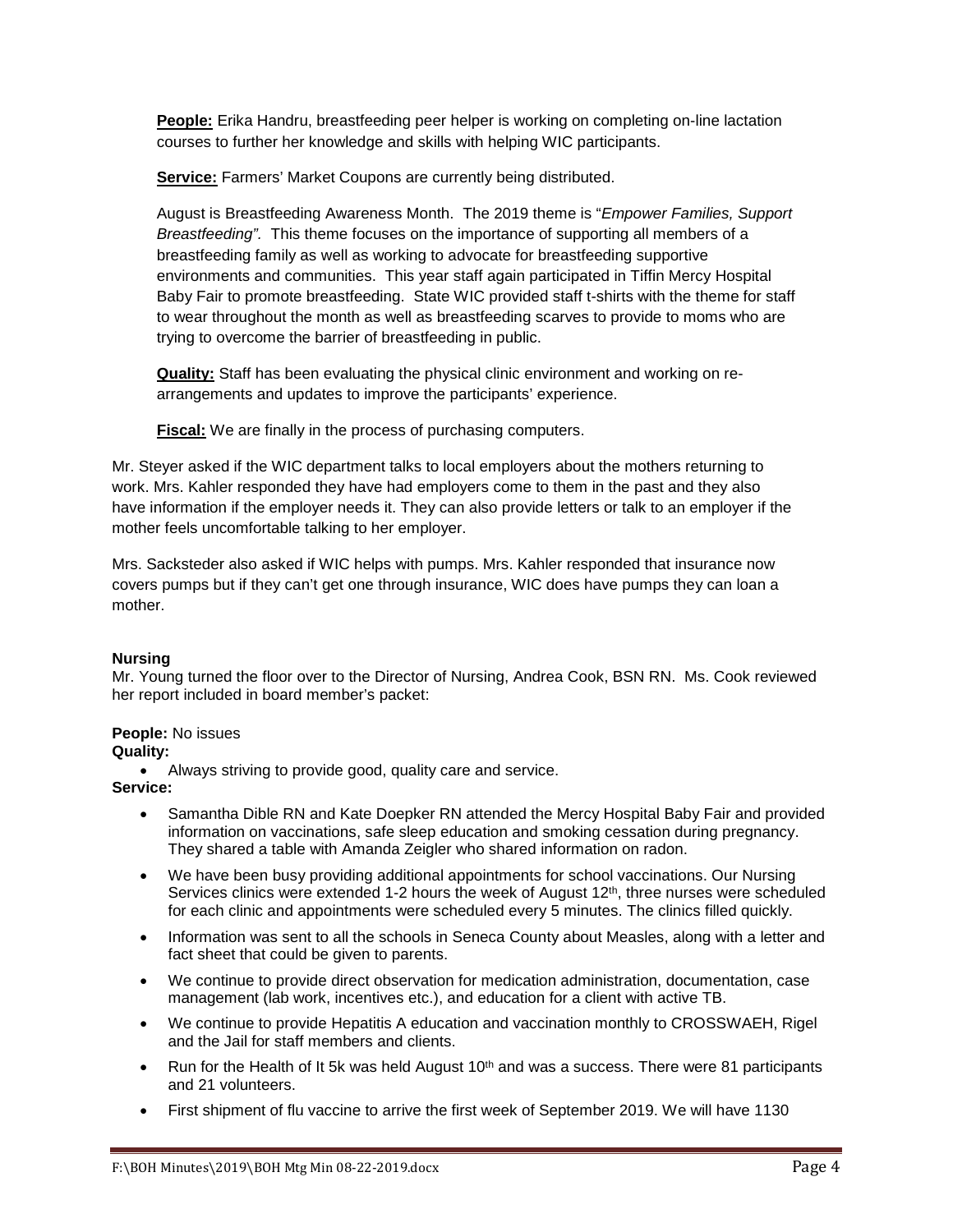doses coming in over the next 3 weeks

- Clinic remodeling has begun. The goal is to have a crisp, clean, neat and kid friendly clinic area.
- The Get Vaccinated staff received training on MOBI (Maximizing Office Based Immunization) and provided their first program to the nursing division staff. The objectives of MOBI:
	- 1. Review Immunization Schedules
	- 2. Discuss MOBI Best Practices
	- 3. Discuss Strategies to Improve Immunization Rates
- As part of the Get Vaccinated program we are to write a plan to:
	- 1. Evaluate health insurance coverage in your county to determine the number of uninsured or underinsured children and/or adolescents.
	- 2. Evaluate poverty rates in your county.
	- 3. Evaluate data for free and reduced-price meal eligibility in schools in your county.
	- 4. Evaluate school immunization coverage in your county based on data provided by ODH.
	- 5. Evaluate the number of immunization providers in your county and their geographic locations.
	- 6. Evaluate the impact of any groups within your county that have religious or philosophical objections to immunizations.
	- 7. Evaluate vaccine antigen-specific data provided by ODH from Impact Statewide Immunization Information System (SIIS).
	- 8. Evaluate how immunization information is conveyed to parents of school-aged children and adolescents with disabilities who may or may not be in home-room classes.

Once this report is complete, I look forward to sharing it with the board members.

# **Growth:**

Kate Doepker will be attending the three day School Nurse Workshop August  $28<sup>th</sup>$ ,  $29<sup>th</sup>$ , and  $30<sup>th</sup>$ , 2019.

# **Environmental Health**

Mr. Young turned the floor over to the Director of Environmental Health, Laura Wallrabenstein, MA RS. Mrs. Wallrabenstein reviewed her report included in board member's packet: and presented for condemnation, property located at:

- A. **CONDEMNATION: 7407 E US 224 Bloomville, OH 44818 Owned by Kristine Ward – same address (not really)** Property referred by Scipio Twp. House is vacant and not secure.
- B. **CONDEMNATION: 672 N CR 43 Republic, OH 44867 Owned by Rodney A. Keller, Trustee 220 TR 1461 Greenwich, OH 44837** Vacant, overgrown farmstead – referred by Scipio Twp.
- C. **CONDEMNATION: 45 Virginia Ave. Tiffin, OH 44883 Owned by Oralia Graber C/O Alicia Tackett 12962 Arabian Ct. Pickerington, OH 43147** Complaint from neighbor – home is vacant and not secure – behind in taxes but not on tax auction list yet.

Mr. Young requested a motion to condemn the property located at 7407 E US 224 Bloomville, OH 44818 Owned by Kristine Ward**–** same address, 672 N CR 43 Republic, OH 44867 Owned by Rodney A. Keller, Trustee 220 TR 1461 Greenwich, OH 44837and 45 Virginia Ave. Tiffin, OH 44883 Owned by Oralia Graber C/O Alicia Tackett 12962 Arabian Ct. Pickerington, OH 43147. Mr. Lyons made a motion to grant condemnation of the properties as presented. Mrs. Sacksteder seconded the motion. Motion Carried.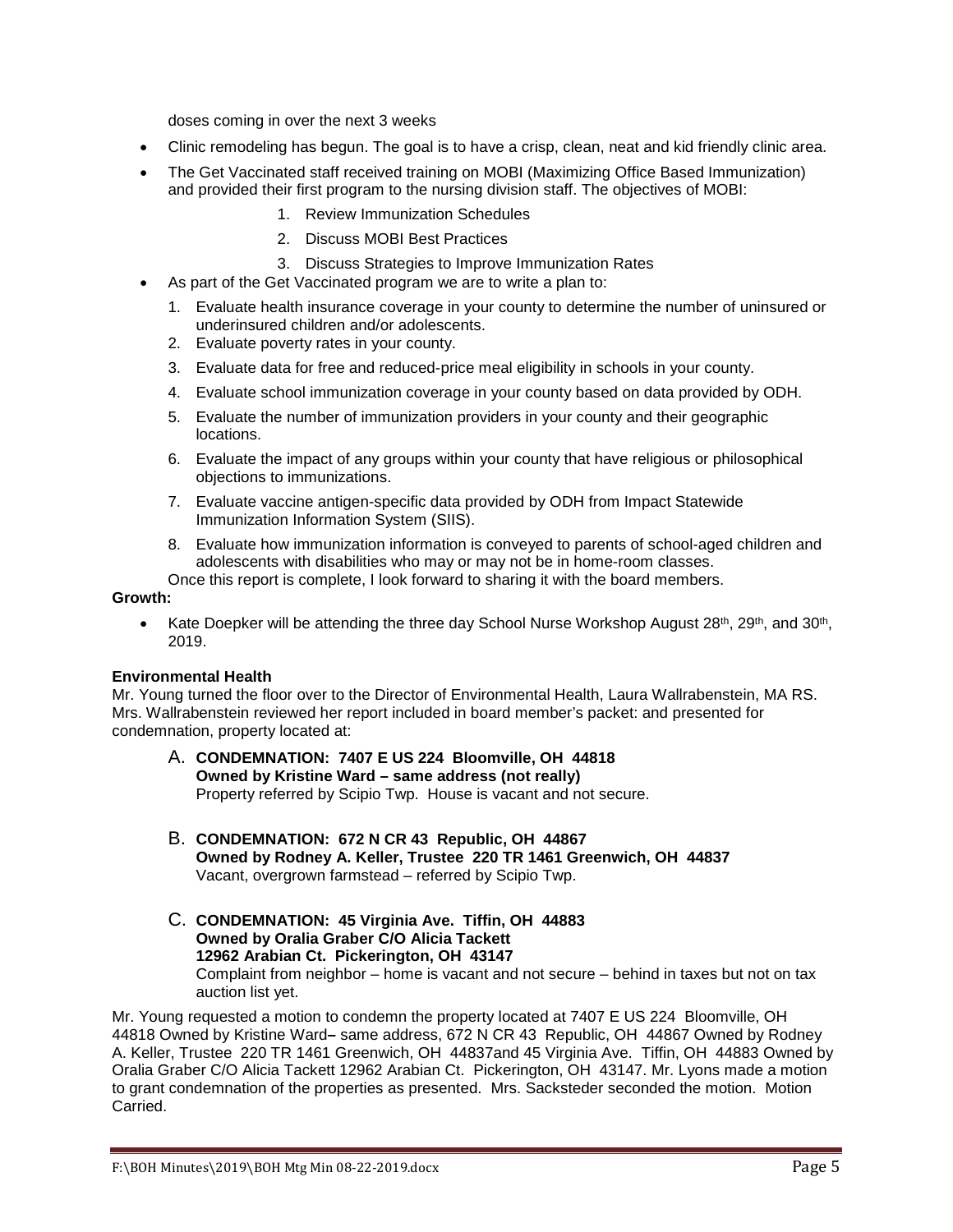# **General Update**:

**People and Growth:** Hunter has been "training" with the EPA on a new landfill inspection checklist. The training is going slowly (on EPAs part). I have given each of you a copy of the inspection sheet provided by the EPA for Hunter to use. I do think it would be helpful for Hunter to meet with a small group of the "concerned citizens" to understand their expectations of Hunter's job at the landfill.

**Financial:** Have begun working on the annual food cost analysis. Sunny Farms has offered a settlement re: underreported weights (they voluntarily disclosed last year). Also, the host community agreement negotiated between the solid waste district and Sunny Farms was recently updated (prior to Tim Wasserman's retirement). I requested that there be an increase from \$5000 to \$10,000 for the SCGHD to continue annual well sampling around the landfill.

The Water Pollution Control Loan Fund (WPCLF) sewage grant from EPA continues on! I have requested the "maximum" amount for 2020 – supposed to be \$150,000 - \$200,000 per county. If awarded, this grant will take us until the end of 2021 to continue to subsidize HSTS replacements or connections to city sewer.

**Quality:** The CQI newsletter has been distributed to staff and I will have a copy for you in your folders at the meeting.

**Landfill:** In case you heard about the train crash in Carey, OH. . . Sunny Farms did take the C&DD from that wreck. However, they did NOT take any of the sand (it was CLEAN sand – had NOT been used for fracking – yet) and they also did not take any of the "contaminated" dirt – contaminated by leaking fuel from the train wreck. CSX has their own hazmat site(s) for the dirt – NOT SF. The only "dirt" SF got was incidental topsoil (clean) picked up from the field while scooping up the spilled C&DD.

#### **Health Commissioner**

Mr. Young turned the floor over to the Health Commissioner, Beth Schweitzer, MPH, MCHES.

### **Service:**

Two Community Task Force Homeless Shelter Meeting Family Children First Council Meeting Health Alliance meeting and review of data from Community Survey for CHA Public Affairs Meeting AOHC Board Meeting NW District Commissioner's meeting

### **People:**

Planning and Conducting Annual In -Service day for employees on August 12. Topics Discussed: Ethics, Mental Health and dealing with Clients; HIPAA guidelines, Performance Management; Public Records Release; Team Building activities

New Health Educator oriented to Naloxone grant, assisting with development of protocols and policies Dealt with personnel issue

### **Growth:**

Great job by employees on planning and managing the 5K run walk in celebration of PH's 100 years. Great turn out of runners and lots of positive comments Still searching for Tiffin and Fostoria BOH members

### **Fiscal:**

Reviewed monthly expenditures and revenues

# **Quality:**

Continue work on Accreditation